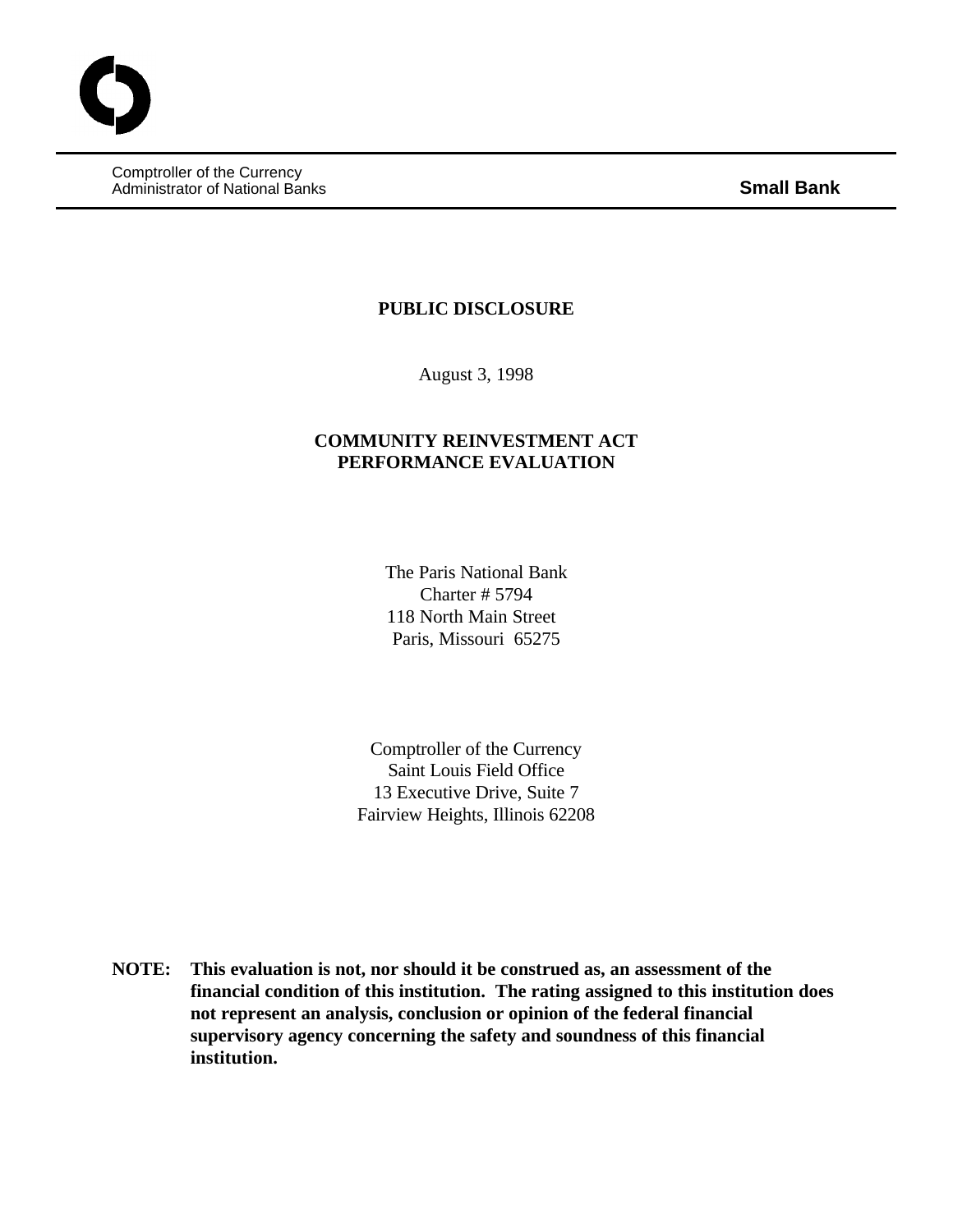### **GENERAL INFORMATION**

*The Community Reinvestment Act (CRA) requires each federal financial supervisory agency to use its authority when examining financial institutions subject to its supervision, to assess the institution's record of meeting the credit needs of its entire community, including low- and moderate-income neighborhoods, consistent with safe and sound operation of the institution. Upon conclusion of such examination, the agency must prepare a written evaluation of the institution's record of meeting the credit needs of its community.* 

*This document is an evaluation of the Community Reinvestment Act (CRA) performance of The Paris National Bank, Paris, Missouri, prepared by the Office of the Comptroller of the Currency, the institution's supervisory agency, as of August 3, 1998. This evaluation is based on information since the last CRA examination dated July 14, 1995. The agency rates the CRA performance of an institution consistent with the provisions set forth in Appendix A to 12 CFR Part 25.*

## **INSTITUTION'S CRA RATING:** This institution is rated **Satisfactory**.

- The level of lending to borrowers of different income levels is reasonable based on our review of residential mortgage lending activities.
- The geographic distribution of loans reflects a reasonable dispersion throughout the assessment area.
- The bank's loan-to-deposit ratio is comparable to similarly situated area banks.
- A majority of loans are extended in the bank's assessment area.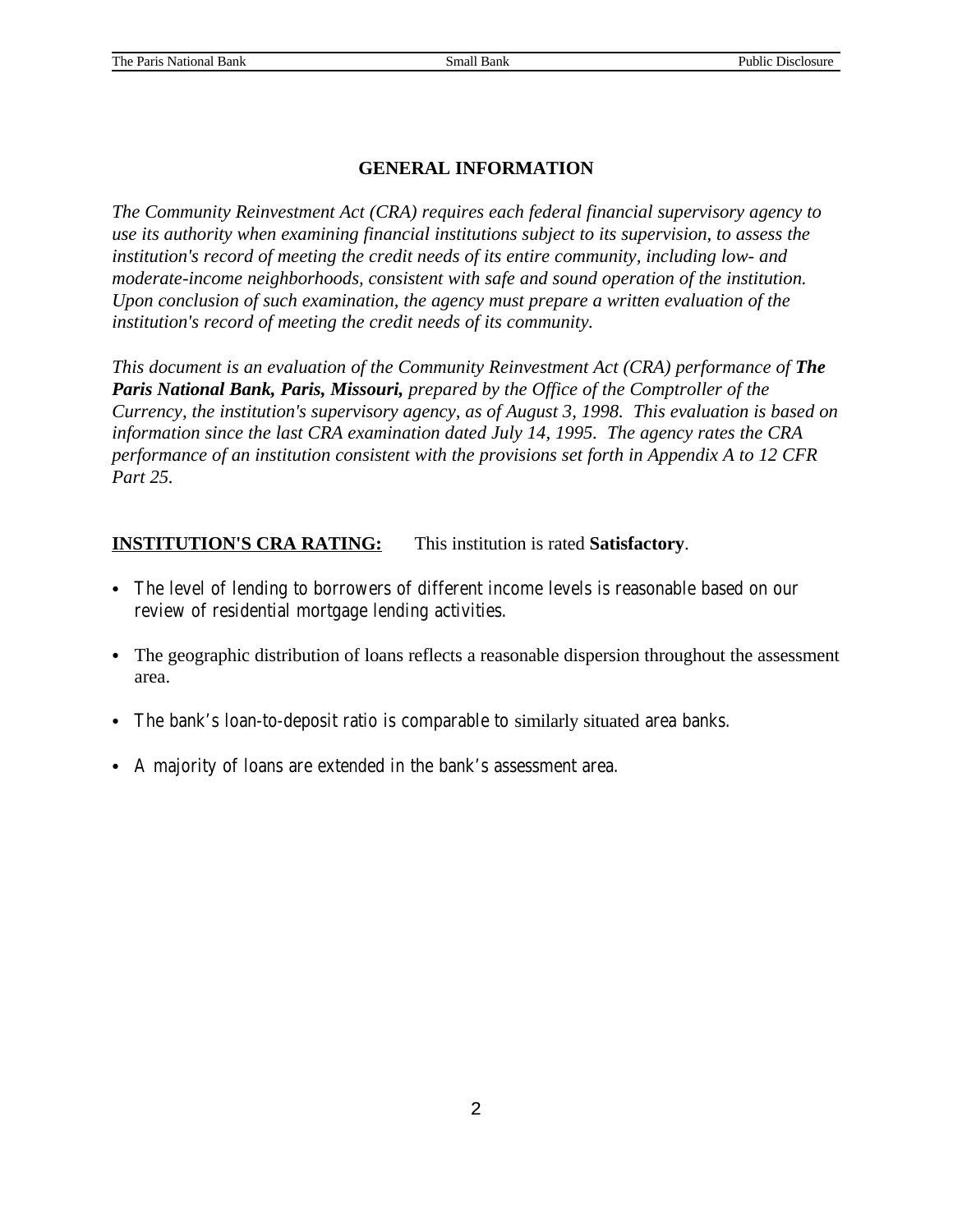### **DESCRIPTION OF INSTITUTION**

The Paris National Bank is a \$43 million bank which is wholly owned by Paris Bancshares, Inc., a one-bank holding company. Its facilities consist of the main branch on North Main Street and an automated teller machine located in Hickman's IGA Store. The bank is primarily an agricultural lender. As of June 30, 1998, total loans are 55% of average assets, and over 65% of the bank's gross loans were related to agriculture or farmland.

No financial or legal constraints impede the bank's ability to meet community credit needs. The bank has adequate resources to provide for the credit needs of its assessment area. The type and amount of CRA activities are consistent with the bank's size, financial capacity, and local economic conditions. The bank's prior CRA rating, dated June 7, 1995, was "Outstanding Record of Meeting Community Credit Needs."

### **DESCRIPTION OF ASSESSMENT AREA**

The Paris National Bank has designated Monroe and Shelby Counties, western Ralls and Marion Counties, and those areas in Audrain County other than the City of Mexico as its assessment area. The area consists of nine middle- and one upper-income Block Numbering Area (BNA). This assessment area meets the requirements of the regulation and does not arbitrarily exclude low- or moderate-income areas.

The population of The Paris National Bank's assessment area was 29,375 as of the 1990 census. The median family income at that time was \$25,932. The 1998 Missouri non-metropolitan median family income is \$31,900. Census information on family incomes aggregated for all BNAs in the assessment area shows that 18% of the families were in low-, 17% were in moderate-, 22% were in middle-, and 43% were in upper-income levels. Census data shows that 16% of the households in the assessment are below the poverty level.

For the analysis contained in this report, low income is defined as income that is less than 50% of the 1998 non-metropolitan median family income. Moderate income is defined as income that is at least 50% but less than 80% of the 1998 non-metropolitan median family income. Middle income is at least 80% but less than 120% of the 1998 non-metropolitan median family income. Upper income is income that is 120% or more of the 1998 non-metropolitan median family income.

The median housing value is \$31,841 and the median year built is 1960. Owner-occupied units represent 66% of the housing stock, with 83% of the housing stock being 1-4 family units.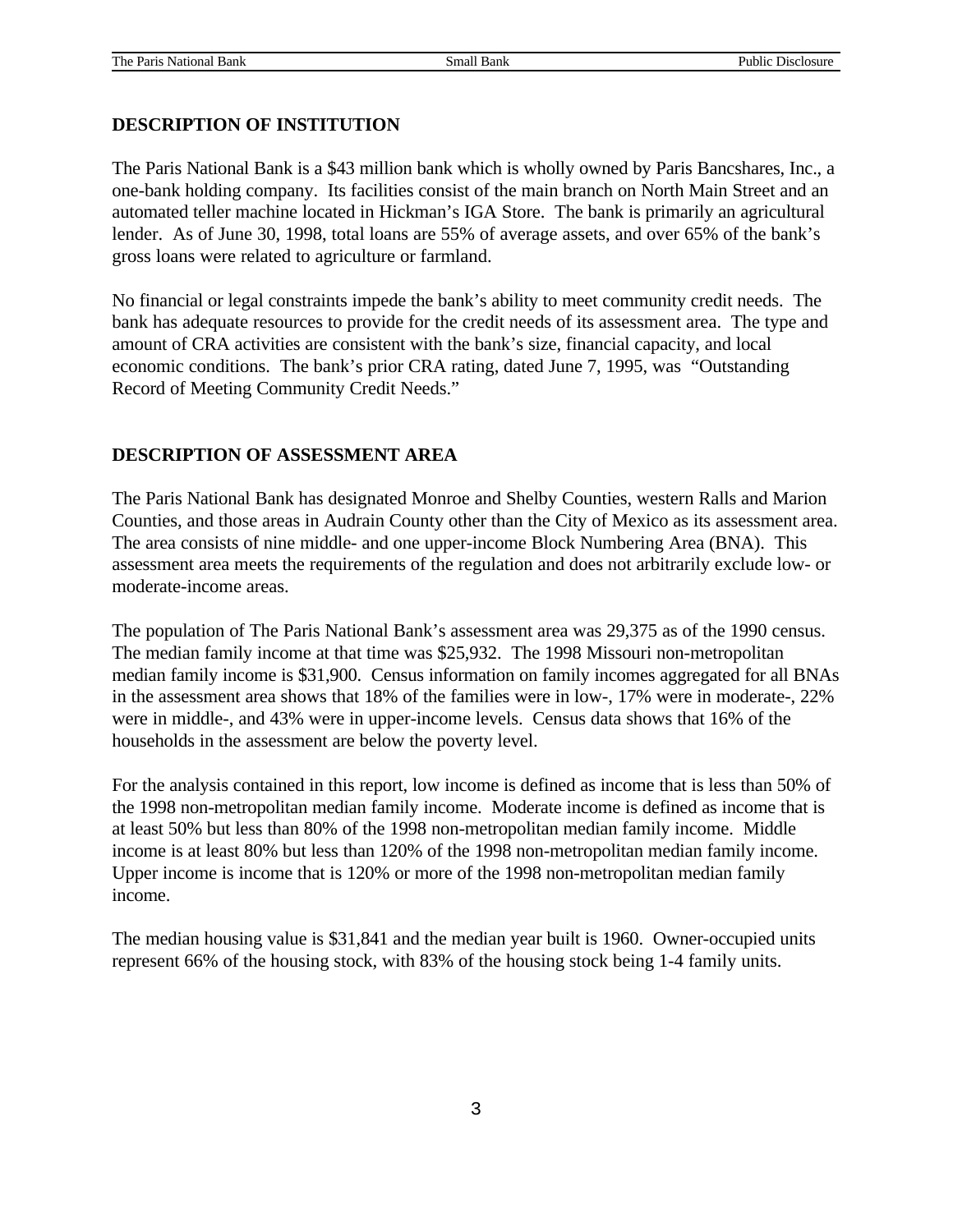The unemployment rate for Monroe County reflects higher unemployment and a poorer economy compared to the state and nation as a whole, while the other counties in the assessment area are fairly consistent with statewide figures. The April 1998 unemployment rate in Monroe County was 6.8% compared to the state unemployment rate of 4.2% and the national rate of 4.1% for the same period. The unemployment rate is 4.7% in Ralls County, 4.8% in Marion County, and 4.2% in Shelby County. Audrain County has the lowest unemployment rate in the assessment area at 3.1%.

Strong competition in the area for all banking products is provided by other financial institutions in Paris and the other communities within the assessment area.

## **CONCLUSIONS WITH RESPECT TO PERFORMANCE CRITERIA:**

### **Lending to Borrowers of Different Income Levels and to Businesses and Farms of Different Sizes:**

The bank demonstrates satisfactory performance. Our review of all residential real estate loans originated between January 1, 1997, and August 17, 1998, revealed the distribution of loans to borrowers of different income levels reasonably approximated the income characteristics of the assessment area.

| <b>Income</b><br><b>Levels</b> | # of Loans | % By #<br>of Loans | Loan \$<br>(000's) |     | <b>BNA Family</b><br><b>Breakdown</b><br>by Income |  |
|--------------------------------|------------|--------------------|--------------------|-----|----------------------------------------------------|--|
| <b>Low Income</b>              | 5          | 10%                | <b>150</b>         | 9%  | 18%                                                |  |
| <b>Moderate Income</b>         | 10         | 21%                | 189                | 11% | 17%                                                |  |
| <b>Middle Income</b>           | 17         | 35%                | 383                | 23% | 22%                                                |  |
| <b>Upper Income</b>            | 16         | 34%                | 943                | 57% | 43%                                                |  |

A summary of these findings is presented in the following table.

The bank extends loans to small businesses. Currently, the bank's loan portfolio contains 82 business-related loans to 49 borrowers originated between January 1, 1997, and June 30, 1998. The following tables represent a 25% sample of those borrowers.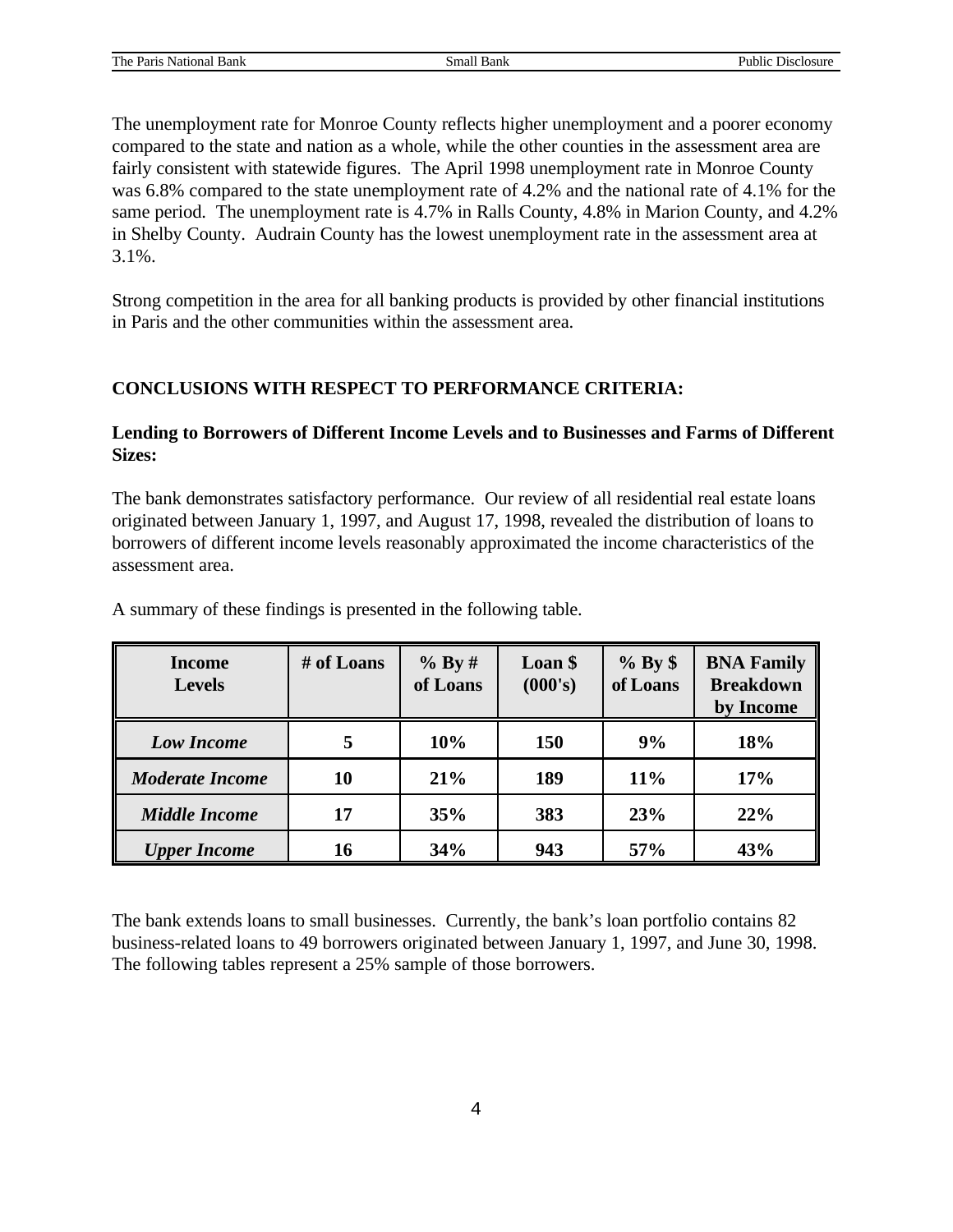|            | <b>Under \$250M</b> |     | \$250M-\$500M |     | \$500M-\$1MM |       | Over \$1MM |     |
|------------|---------------------|-----|---------------|-----|--------------|-------|------------|-----|
| #          |                     | 63% |               | 15% |              | $7\%$ |            | 15% |
| \$ (000's) | 137                 | 6%  | 119           | 6%  | 256          | 10%   | 1,970      | 79% |

#### **Gross revenues of business borrowers**

The bank extends loans to small farms. Currently, the bank's loan portfolio contains 257 agriculture-related loans to 118 borrowers originated between January 1, 1997, and June 30, 1998. The following tables represent a 25% sample of those borrowers.

#### **Gross revenues of agricultural borrowers**

|            | <b>Under \$100M</b> |     | \$100M-\$250M |     | \$250M-\$500M |     | <b>Over \$500M</b> |     |
|------------|---------------------|-----|---------------|-----|---------------|-----|--------------------|-----|
| #          | 15                  | 50% |               | 17% |               | 17% |                    | 17% |
| \$ (000's) | 2,223               | 45% | 445           | 9%  | 820           | 16% | 1,505              | 30% |

#### **Geographic Distribution of Loans:**

The geographic distribution of loans is satisfactory. Our review of all residential real estate loans originated between January 1, 1997, and August 17, 1998, revealed the distribution of loans reflects reasonable dispersion throughout the assessment area.

#### **Loan-to-Deposit Ratio:**

The bank's loan-to-deposit ratio is satisfactory. The loan-to-deposit ratio is 70% as of June 30, 1998. The bank's average loan-to-deposit ratio for the thirteen quarters since the previous CRA evaluation is 66%. Banks in the peer group (i.e., banks with total assets between \$25MM and \$50MM and with more than one banking facility located in a non-metropolitan area) have an average loan-to-deposit ratio of 67% as of June 30, 1998, and an average ratio for the last 12 quarters of 63%. Other banks in the five-county assessment area have an average loan-to-deposit ratio of 61.8%.

#### **Lending in the Assessment Area:**

Lending in the assessment area is satisfactory. Our review of residential real estate loans originated between January 1, 1997, and August 17, 1998, showed that 90% of the number of loans and 78% of the dollar amount of loans were in the bank's assessment area.